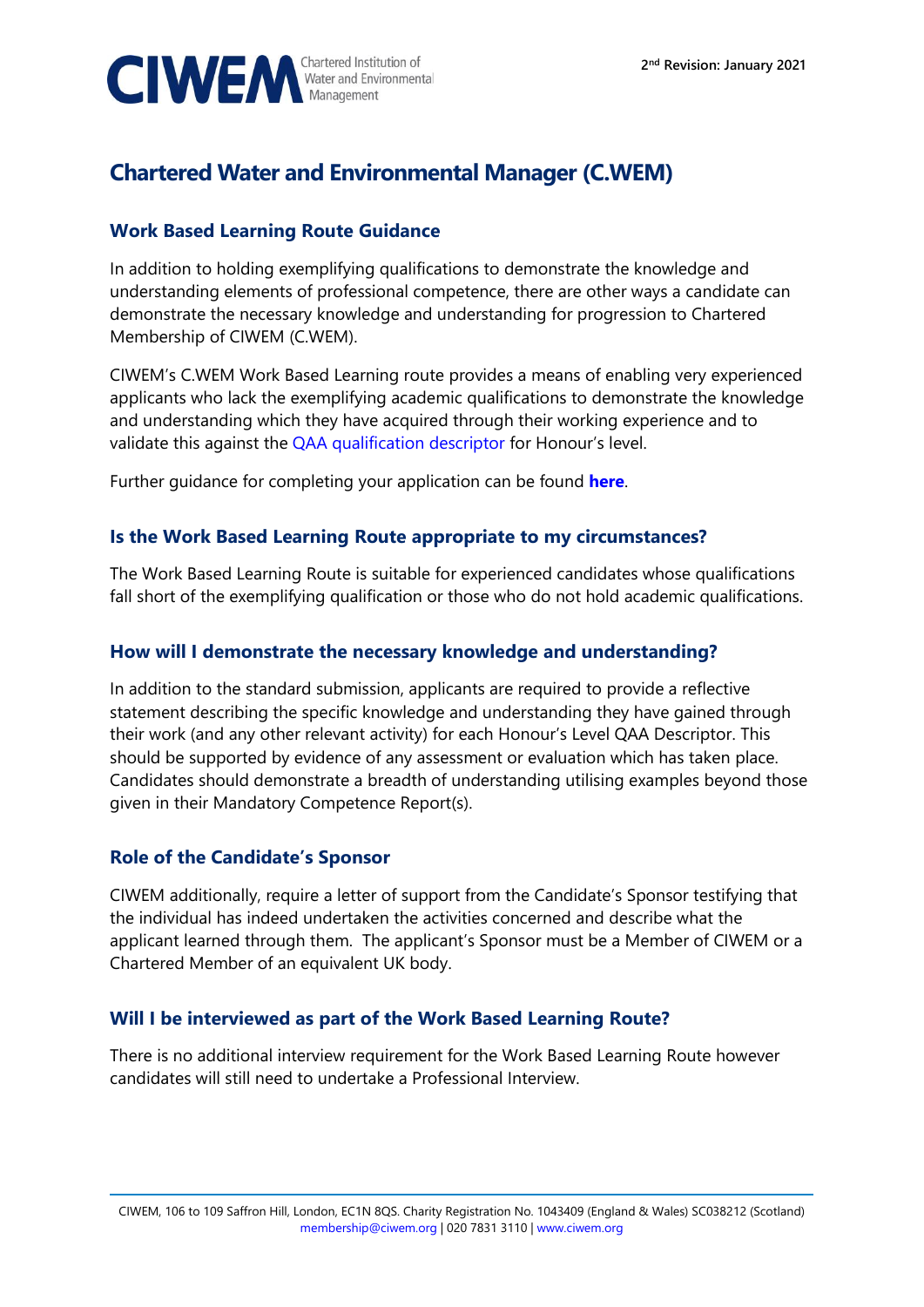### **UK Quality Code for Higher Education and QAA Qualification Descriptors**

National qualification frameworks are formal structures which are adopted by countries to define their qualification systems. Generally, they identify a hierarchy of qualification levels in ascending order and state the generic requirements for qualifications to be awarded at each of these levels. The frameworks show what qualifications are at the same level and indicate how one qualification may lead to another either at the same or a higher level. They describe a continuum of learning which allows any new qualifications to be placed within the educational system. Assigning levels to qualifications promotes the accurate and consistent description and marketing of qualifications by those who award them. National qualification frameworks provide a context for the articulation, review and development of qualifications. They are a tool both for securing threshold academic standards nationally and for making valid comparisons of qualifications internationally (thus facilitating student mobility).

Each framework sets out a hierarchy of qualification levels and describes the general achievement expected of holders of the main qualification type at each of the levels. UK degree-awarding bodies are required to use the relevant frameworks in setting and maintaining academic standards.

Holders of a bachelor's degree with honours will have developed an understanding of a complex body of knowledge, some of it at the current boundaries of an academic discipline. Through this, the holder will have developed analytical techniques and problem-solving skills that can be applied in many types of employment. The holder of such a qualification will be able to evaluate evidence, arguments and assumptions, to reach sound judgements and to communicate them effectively.

Holders of a bachelor's degree with honours should have the qualities needed for employment in situations requiring the exercise of personal responsibility, and decisionmaking in complex and unpredictable circumstances.

Please see here for further information: [https://www.qaa.ac.uk/quality-code/qualifications](https://www.qaa.ac.uk/quality-code/qualifications-and-credit-frameworks)[and-credit-frameworks](https://www.qaa.ac.uk/quality-code/qualifications-and-credit-frameworks)

**Descriptor 1** | A systematic understanding of key aspects of their field of study, including acquisition of coherent and detailed knowledge, at least some of which is at, or informed by, the forefront of defined aspects of a discipline

**Descriptor 2** | An ability to deploy accurately established techniques of analysis and enquiry within a discipline

**Descriptor 3** | Conceptual understanding that enables the student: to devise and sustain arguments, and/or to solve problems, using ideas and techniques, some of which are at the forefront of a discipline

**Descriptor 4** | Conceptual understanding that enables the student: to describe and comment upon particular aspects of current research, or equivalent advanced scholarship, in the discipline

**Descriptor 5** | An appreciation of the uncertainty, ambiguity and limits of knowledge